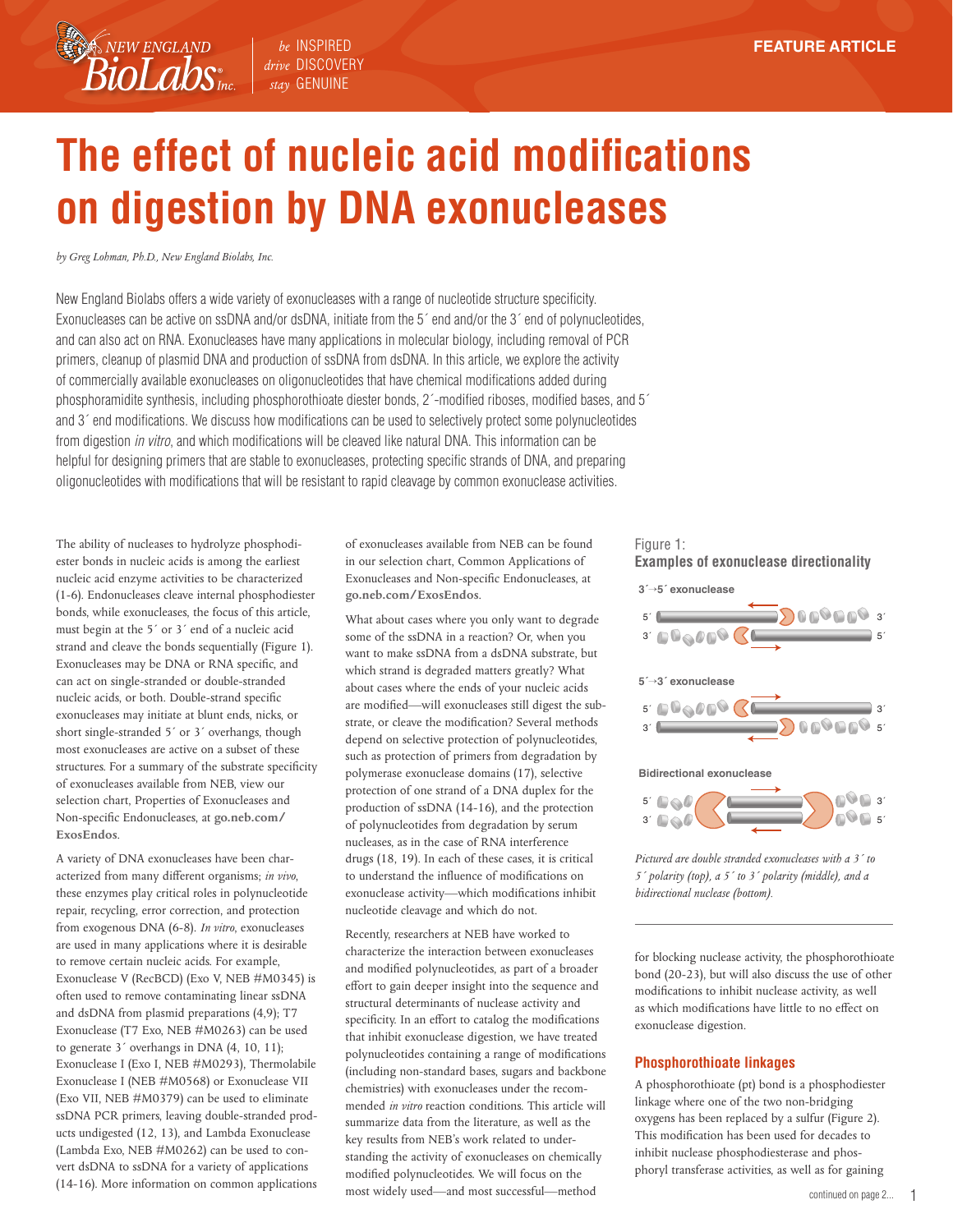#### Figure 2:

**Examples of common nucleotide modifications and their effect on exonuclease activity**



mechanistic insights into these enzymes (20, 23). Chemically, the substitution of oxygen with sulfur does not dramatically change the reactivity of the bond, and pt-containing polynucleotides can still function in many enzymatic reactions. In a typical phosphodiester bond, the two non-bridging oxygens are chemically equivalent. When one of these oxygens is replaced by sulfur, however, the phosphorus is now connected to four distinct groups, rendering it a chiral center with two possible configurations referred to as " $S_p$ " and  ${}^{\text{th}}\text{R}_{p}$ " (Figure 3). It is this key feature that confers resistance for the majority of nuclease enzymes studied; one configuration will react at rates similar to a phosphodiester, while the other is significantly inhibitory or completely unreactive. Isomer reactivity varies from enzyme to enzyme, and different pt isomers can inhibit enzymes that catalyze the same reaction (e.g., phosphoryl transfer). For example, DNA Polymerase I (DNA Pol I, NEB #M0209) can incorporate deoxynucleotide triphosphates with a pt ester at the  $\alpha$  phosphate (dNTP $\alpha$ S), allowing formation of pt-bonded polynucleotides. However, it can only react with  $S_p$  configured dNTP $\alpha$ S molecules, and does so with inversion of the stereocenter to form exclusively  $R_p$ -configured pt bonds in the product. Conversely, the  $3' \rightarrow 5'$ exo activity of this polymerase cleaves  $R_{p}$  but not  $S_{p}$  configured bonds (20). Alternatively, the 3´→ 5´ exo activity of *E. coli* Exonuclease III (Exo III, NEB #M0206) cleaves  $S_{\rm p}$  but not  $R_{\rm p}$  configured pt bonds (24). Therefore, DNA created from the incorporation of dNTPαS by DNA Pol I is highly resistant to exonuclease cleavage by Exo III (25).

Phosphorothioates can block many, but not all, exonucleases. To block exonuclease cleavage, the pt bonds must be placed at the end(s) where the enzyme initiates, e.g., the 5´ end for Lambda Exo and the 3´ end for Exo III. It is important to note that a single pt bond is insufficient to fully protect an oligonucleotide from exonuclease digestion. When the pt bond is installed via an oxidation step during phosphoramidite synthesis, a nearly equal amount of each isomer  $(S_p \text{ and } R_p)$  is formed at each pt linkage (20). Since most enzymes can cleave one of these isomers, a single chemically installed pt will protect only half the molecules from digestion by a given exonuclease. Thus, it is typically recommended that 3–6 pt bonds be used to block exonuclease digestion, to prevent this read-through. One might expect that because each bond is a 50:50 mixture of isomers, when presented with 5 consecutive isomers, a given enzyme could cleave the first bond on half the molecules, then half of the molecules that had the first bond hydrolyzed would have the second hydrolyzed, and so on, such that there would be a range of partially degraded products. In practice, it has been reported (and confirmed by recent results at NEB) that five consecutive pt bonds completely block all exonuclease activity at all pt bond positions (16). The exact reasons for this are not currently known, but it is likely that exonucleases engage multiple bases at once, and the net effect of the isomeric mixture somehow prevents the active site from properly organizing around bonds that are the normally cleavable pt isomer.

**2´-Methoxyethyl (MOE)**

Base

OMe

O

3´

5´

H N

N

5´

O 3´

O O-O O -

> N HN

HO

There are several commonly used exonucleases that are not blocked even by 5 consecutive pt bonds;

for example, Exo V, Exo VII and T5 Exonuclease (T5 Exo, NEB #M0363) all can cleave, leaving short oligos instead of cutting at every bond in a series, and thus can digest DNA by skipping over termini blocked by multiple pt bonds and cleaving at the first phosphodiester (5, 26). Importantly, any enzyme with endonuclease activity, like DNase I, will simply ignore the ends and degrade the polynucleotides from the inside out (unless every phosphodiester bond is replaced by a phosphorothioate). Keeping these important exceptions in mind, phosphorothioate bonds remain the most generally applicable (and relatively inexpensive) way to protect oligonucleotides from digestion by exonucleases. For a complete list of DNA exonucleases and their interaction with pt bonds, view our selection chart, Activity of Exonucleases and Non-Specific Endonucleases, at **go.neb.com/ ExosEndos**.

#### **2´-modified nucleosides**

Generally, DNA exonucleases do not digest RNA portions of oligonucleotides, though RNA is itself susceptible to RNases and nonspecific hydrolysis. We have further found that hybridizing RNA to DNA strands does not block the activity of dsDNA exonucleases on the DNA strand. Hybridization of ssDNA to RNA will block the activity of ssDNA exonucleases as effectively as hybridization to dsDNA. Additionally, certain 2´-O-modified riboses, are both stable to spontaneous hydrolysis and offer strong resistance to exonuclease activity (27). 2´-O-methyl and 2´-O-methoxyethyl (MOE) nucleosides, which contain bulky substituents off the sugar ring, have been shown to grant strong resistance to nucleases and additionally increase the strength of annealing to complementary DNA and RNA. These features have found utility in antisense nuclease strategies, to make oligonucleotides that are both resistant to degradation and able to bind tightly to target RNAs.

These sugar modifications also work *in vitro* to block exonuclease activity quite strongly. Our studies have found that, while a single terminal MOE nucleoside only weakly inhibits exonuclease activity, three successive MOE modifications provide enhanced resistance to many exonucleases,

## Figure 3: **Chirality of phosphorothioate bonds**